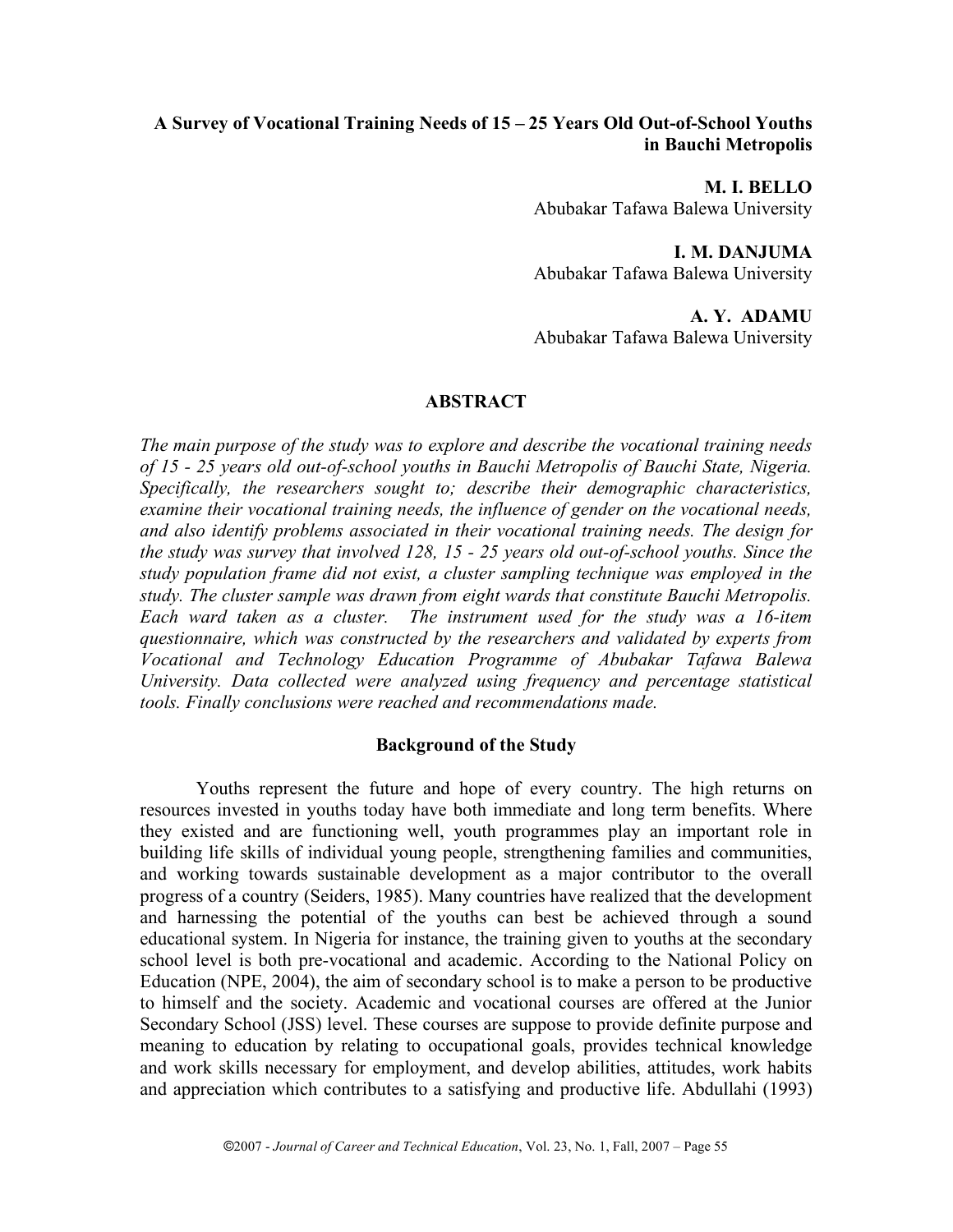states that vocational education is expected among other things to assist students to acquire relevant occupational and technical skills, prepare for future occupations, and make successful transition from school to world of work.

However, it is very disturbing to observe that most of our graduates at both the JSS and SSS levels that have not further their studies stay without job and further education. Despite the fact that the training at JSS level was target at preparing this group of youths with both academic and vocational skills that would make them become selfreliant and also, prepare them for further studies. What then was the problem? Was it that these youths have not been given the adequate training that would enable them identifying their needs, so that they can initiate and pursue available vocation? What are the problems that are militating against the efforts being made to help the youths became self-reliant and useful to the society? This study attempts to find out answers to some of these questions.

#### **Literature Review**

United Nations (1985) described youth as those persons falling between the ages of 15 - 24 years. By this definition, therefore children are those persons under the age of 14. According to World Bank (2006), the term "youth" in general refers to those who are between the ages of 15 - 25. However, it is worth noting that Article 1 of the United Nations defines children as persons up to the age of 18. Though by that explanation many countries also draw a line on youth at the age at which a person is given equal treatment under the law - often referred to as the "age of maturity". This age is often 18 in many countries, and once a person passes this age, he is considered to be an adult. As enshrined in Nigeria, it is expected that when a child attained the ages of 18, he/she must have acquired a skill that will make a person to be productive to himself and the society (NPE, 2004), which by implication can fend for himself with minimum supervision from elders. However, the operational definition and nuances of the term 'youth' often vary from country to country, depending on the specific socio-cultural, institutional, economic and political factors. For example, in Botswana, the national youth policy adopted in 1996, defined youth as a proportion of the population falling within the age range of 12 to 29 years (Squire, 2000).

Education the common property of everyone, the prime creator and conveyor of knowledge in any facet, is the most complex human endeavour (Galadima, 2003). In other words, it is the only means by which a society can become for better or for worse. That is to say strengthening general education at the primary and secondary school levels are the first priority for public policies to improve productivity and flexibility of the work force. In addition to generating broad benefits to society, general education directly increases worker mobility and productivity and increases the access (chance) of the poor and socially disadvantaged groups to training and wage employment (World Bank, 1991). For example, in Peru, workers with complete secondary school education have a 50% greater chance of receiving training. That is to say, training in specific skills is more effective when trainees have strong literacy, numeracy and problem solving skills, which by implication, it is expected that lower secondary education can provide this foundation.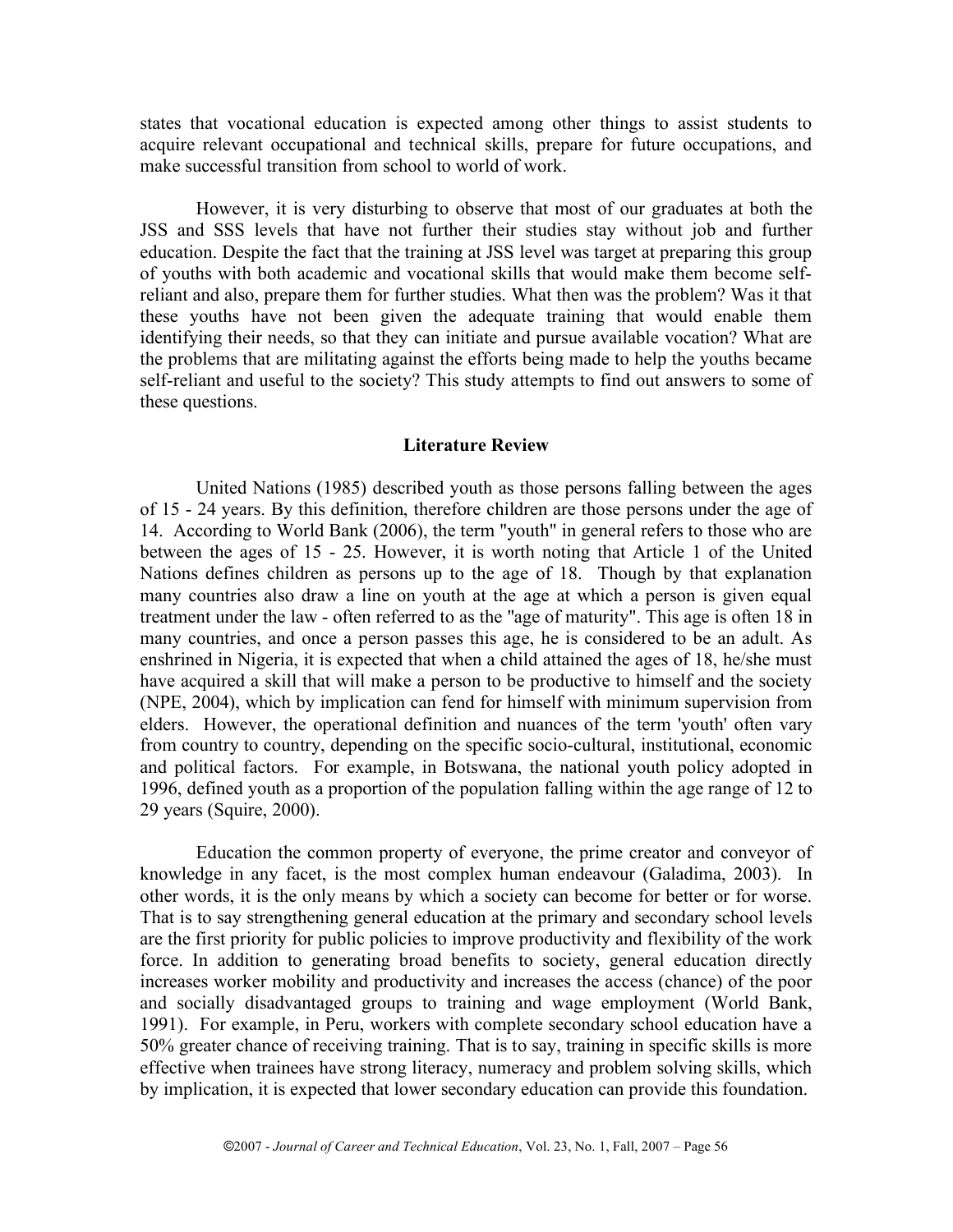General education provides the society with values, communicative and manipulative skills on which effective vocational education is based. Without knowledge of reading, writing and arithmetic, good vocational education cannot be imparted. Vocational education builds on a foundation of good general education (Okoro, 1993). World Bank (1991) reports that, 70% of the proprietors in Ibadan, Nigeria who engaged in radio and television repairs have secondary education. That is to say general education teaches those values, skills and knowledge which each citizen should have in order to understand the society in which he lives and play an intelligent part in its affairs. For example electricity can be taught as general education and as vocational education. As general education, the emphasis is on helping students understand the principles of electricity and to become intelligent users of electrical appliances.

Okoro (1993) defines vocational education as "any form of education whose primary purpose is to prepare persons for employment in recognized occupations". That is to say vocational education provides skills, knowledge, and attitudes necessary for effective employment in specific occupations. To further buttress the definition given above, vocational education can be conceived as a comprehensive term referring to those aspects of educational process involving, in addition to general, the acquisition of practical skills, attitudes, understanding and knowledge relating to occupations in various sectors of economic and social life. The Nigerian National Policy on Education (NPE, 2004) highlighted aspects of vocational education as:

- (a) an integral part of general education
- (b) a means of preparing for occupational fields and effective participation in the world of work.
- (c) an aspect of lifelong learning and a preparation for responsible citizenship
- (d) an instrument for promoting environmentally sound sustainable development
- (e) a method of facilitating poverty alleviation.

These are consistent with those found in UNESCO and ILO (2002) reports. The provision of vocational education starts at the Junior Secondary level in Nigeria, where students/youths are exposed to vocational aspects such as Business Studies and Introductory Technology. Introductory Technology comprises of some theoretical knowledge and practical skills in electricity and electronic, woodwork, metal work, and building trades. It is expected that at the end of the three-year Junior Secondary School the youths must have been equipped to either pursue higher education or opt out into the world of work.

Abdullahi (1993) states that, vocational education is expected among other things to assist students to acquire relevant occupational and technical skills, prepare for future occupations, and make successful transition from school to world of work.

However, it has been observed that the present practice in vocational education curriculum development in Nigeria encourages lack of harmony between the educational practice and the world of work (Oranu, 1990). To buttress the above point UNESCO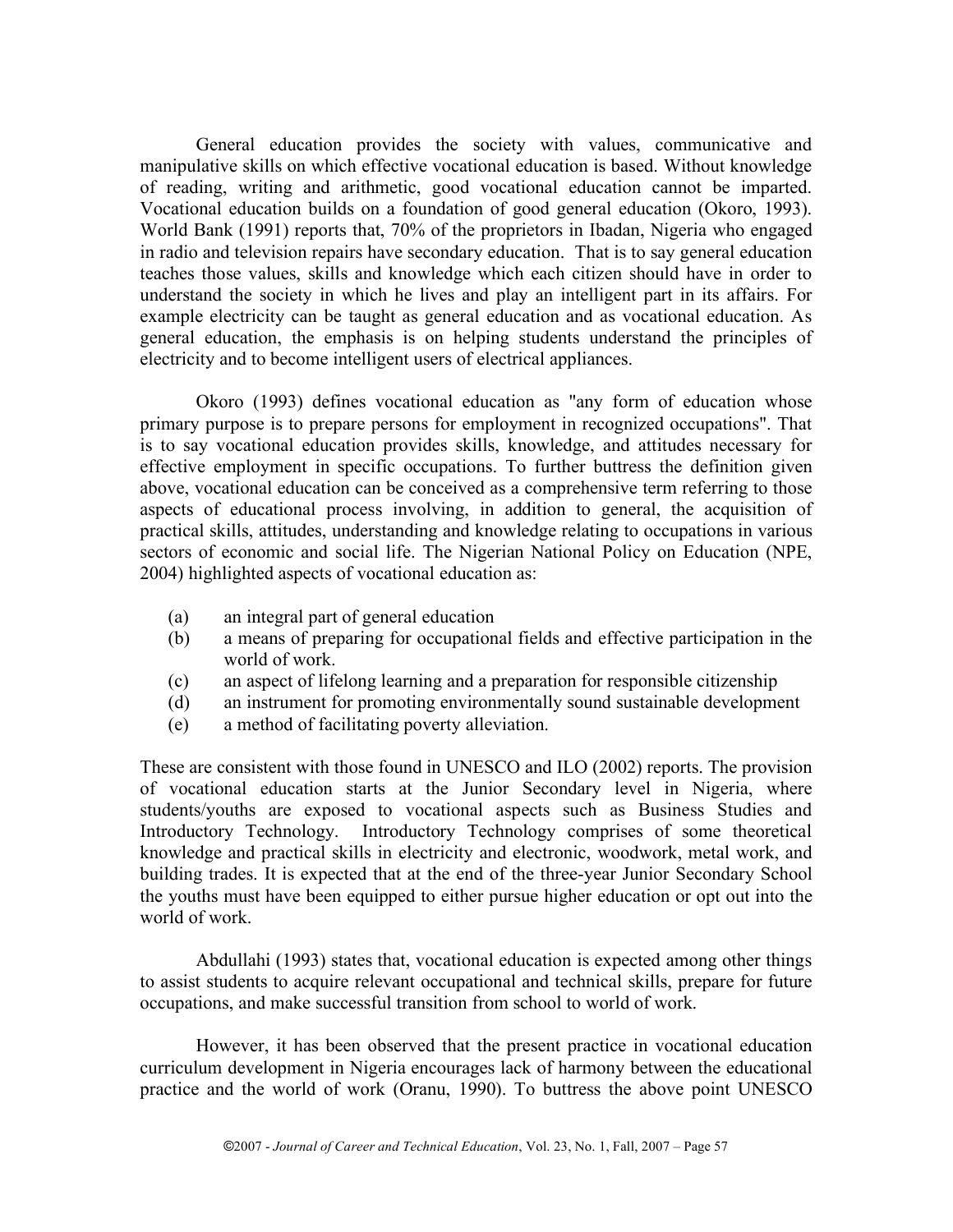(1979) had earlier reported that the institutions responsible for manpower training are rarely in close contact with industries

Okoro (2003) categorizes into three the vocational needs that Nigeria in particular may dwelt into so as to reduce the rate of unemployment taking into cognizance the cost implication as follows:

- (1) Production of Artisans This includes vocations like mechanics, furniture making and electricians.
- (2) Production of Agriculturalist This includes vocations like poultry farming, horticulture, animal husbandry.
- (3) Production of Fashion Designers This includes vocations like tailoring, dyers, barbers.

He also interviewed teachers, young school leavers and students of pre-vocational subjects in Nigeria on the problems militating against proper imparting of vocational skills in schools and revealed that lack of funds, lack of facilities, mismanagement of resources, lack of qualified personnel, and lack of cooperation from principals, among others.

Akubudike (2003) also reports other problems such as; Inadequate Staffing, Poor Attitude of Students, Lack of Proper Guidance and Counseling, Un-coordination of Career-Oriented School Clubs or Association, Lack of Exposure to Public Lectures.

Suffice it to say that these problems might have contributed to the increasing high rates of school drop-outs in most cities and villages in Nigeria, which became the problem for their immediate society and the government. Even though, successive governments in Nigeria have brought in youth empowerment programmes. Of recent the National Economic Empowerment and Development Strategy (NEEDS), which was aimed at creating a new Nigeria citizen who values hard work and who realizes that one cannot have something for nothing (NEEDS, 2005). Obiefuna (2003) reports that most of the Nigerian youths want to have good things in life but are not ready to be subjected to the world of work.

As the world of work is further changing, most of the employers require certain skills from school leavers before being employed. This change in employers' expectation has resulted from the changing nature of workers roles in the work place. Although employers are still interested in hiring individuals who have received occupationally specific training, they also want individuals with a solid grounding in basic academic skills. The types of basic skills employers expect their employees to possess have been listed in a number of publications (e.g. College Entrance Examination, 1984; Carnevale, Gainer and Meltzer, 1988). For example, Hollenbeck (1987) in South Dakota and What Employers Say about Vocational Education in South Carolina (1986) in their researches highlighted some gray areas which need to be mended in order to achieve a purposeful objective in order to deliver the expectations of employers. The areas highlighted includes; Basic Skills, Communication, Image, and Employability Skills. They also made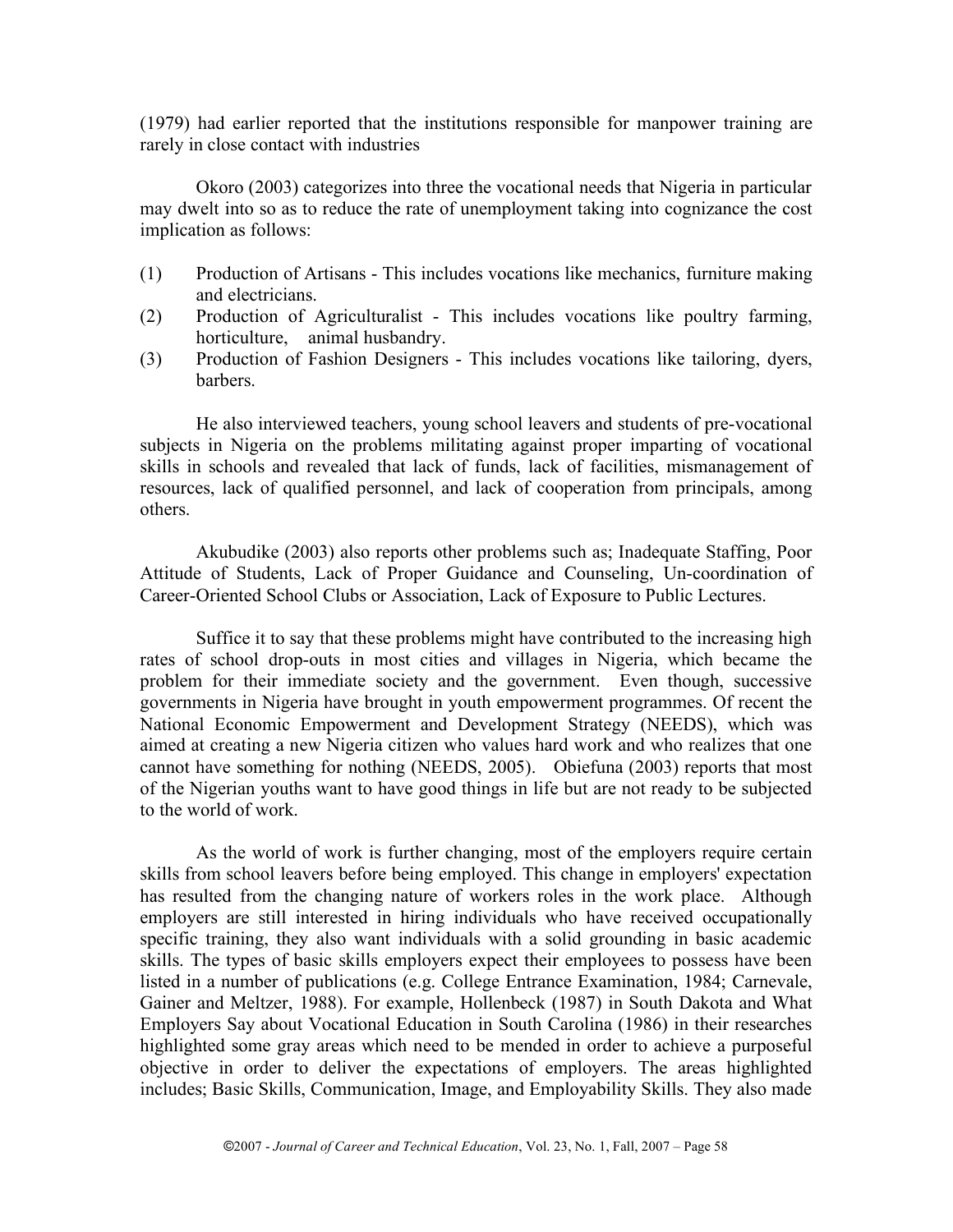a number of suggestions, which if looked at seriously can really contribute to vocational education programmes in Nigeria. The suggestions include:

- (1) More communication and closer collaboration between business/industry and vocational education institutions should be enhanced.
- (2) In order to improve its image, more and better publicity concerning vocational education should be put in place.
- (3) The teaching of basic academic skills such as reading, mathematics, and writing should be integrated into vocational instructions.
- (4) Identification of and instruction in a common core of employability skills that are transferable across occupations including problem-solving and decision making skills and skills necessary for getting and keeping a job should be introduced.
- (5) In order to develop work maturity skills, more opportunities for supervised work experience that provide close articulation between in-school educational experience and on-the-job experience.
- (6) Emphasis on applied basic skills and employability skills in secondary programs and technical skills in post secondary programmes should be inculcated.

Stanwick (2005, 2006) and Sherman (2006) investigated outcomes from various levels of vocational education and training and found out that the employment outcomes six months after training depend on the level of vocational education and training undertaken.

They also considered initial outcomes by gender of vocational education and training (VET) students. They found that males had a smoother transition to employment, obtaining better employment outcomes six months after training when compared with females.

Smith and Green (2005) conducted a follow-up survey of school students one to three years after they had left school. They found that participating in a school-based apprenticeship provides a clear pathway into apprenticeship or traineeships in a similar industry area.

Using the Longitudinal Survey of Australian Youth Data, Anlezark, Karmel and Ong (2006) found that school VET programs provide a clear pathway for some students, particularly for boys studying in the areas of building and engineering. However, few girls appear to keep on with the VET subjects taken at school. They also noted a mismatch between the VET courses and programs which students undertook at school, and those which they studied after school. This leads to the question of whether school VET programs need to be better linked with the world of work and post-school study or, alternatively, should concentrate on providing a broad pre-vocational skills.

Lamb and Vickers (2006) further examined the issue of whether VET programs within schools need to be aligned with those outside schools, and found that linked programs typically result in smoother transitions to work, particularly for students who do not further their education.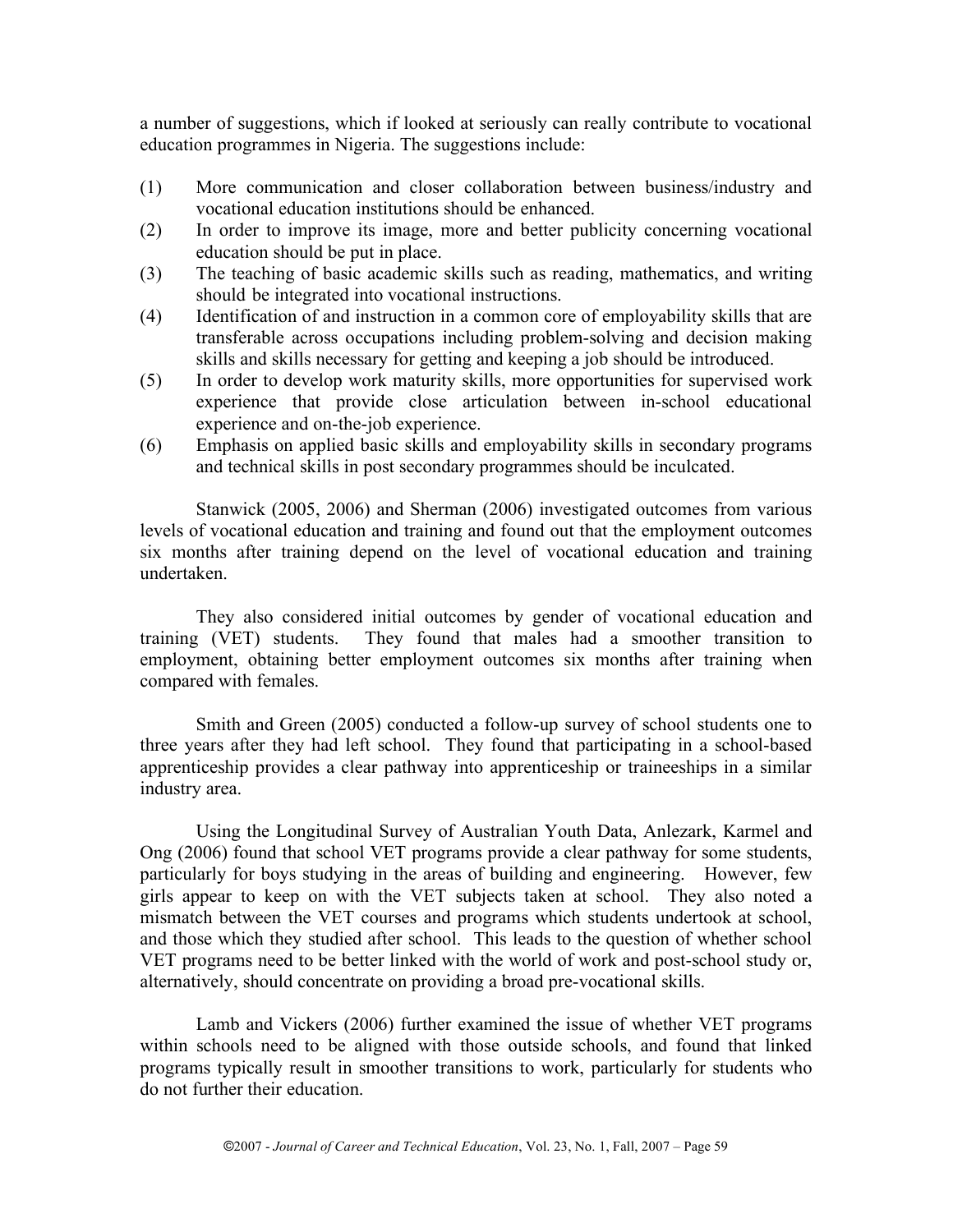By tracking young people, researchers are now able to conclude that vocational education and training assists the transition to work. However, the smoothness of this transition does vary depending on student demographics and the nature of the VET program undertaken. Students undertaking JSS 1 and II may not, in the short term, attain the jobs they hoped for without further training. This is in agreement with Harris, Rainey and Sumner (2006) who stated that students who experience multiple pathways are generally not aware of the career development services (which are usually carried out at senior level of secondary school) available or do not think they need them.

### **Statement of the Problem**

The total youth population in the world today is estimated to be about 1,500 million and is projected to grow to 2 billion by the year 2050 (Seiders, 1985). He also states that the total number of youths will remain greater in rural areas over the next ten to fifteen years; all future growth in number of youth will be in the cities. Going by what is happening and considering the rate at which the youths in Nigeria are graduating at both JSS and SSS levels and a high percentage of them are doing nothing in terms of being engaged in vocations or trades that could earn them a living and preventing them from becoming a menace in the society, one will start to wonder what is going to happen in the future. Experience has shown that some of the graduates of both the JSS and SSS are jobless. Therefore, they become liability to both their parents and the society. Some engage in vices that are detrimental to themselves and the society. However, efforts have been made by the government and some NGOs to address some of these problems through setting up training centres and programmes which some youths undergo in order to become self-reliant. Despite these efforts the problem is becoming very persistent among our youths as their population is increasing. Probably most of these programmes that were targeted at our youths of the secondary school level age group have not been based on sufficient data from empirical studies on their specific needs and aspirations. As such there is the tendency that such laudable programmes may not be able to adequately address the problems of this group of youths in the society. It is against this background that this study examines the vocational training needs of out-of-school youths in Bauchi metropolis.

### **Objectives of the Study**

The study sought to achieve the following objectives:

- (1) Describe the demographic characteristics of 15 25 years old out-of-school youths in Bauchi metropolis.
- (2) Examine the vocational training needs of 15 25 years old out-of-school youths in Bauchi metropolis.
- (3) Examine the influence of gender on the vocational training needs of 15 25 years old out-of-school youths in Bauchi metropolis.
- (4) Identify the problems associated in their vocational training needs.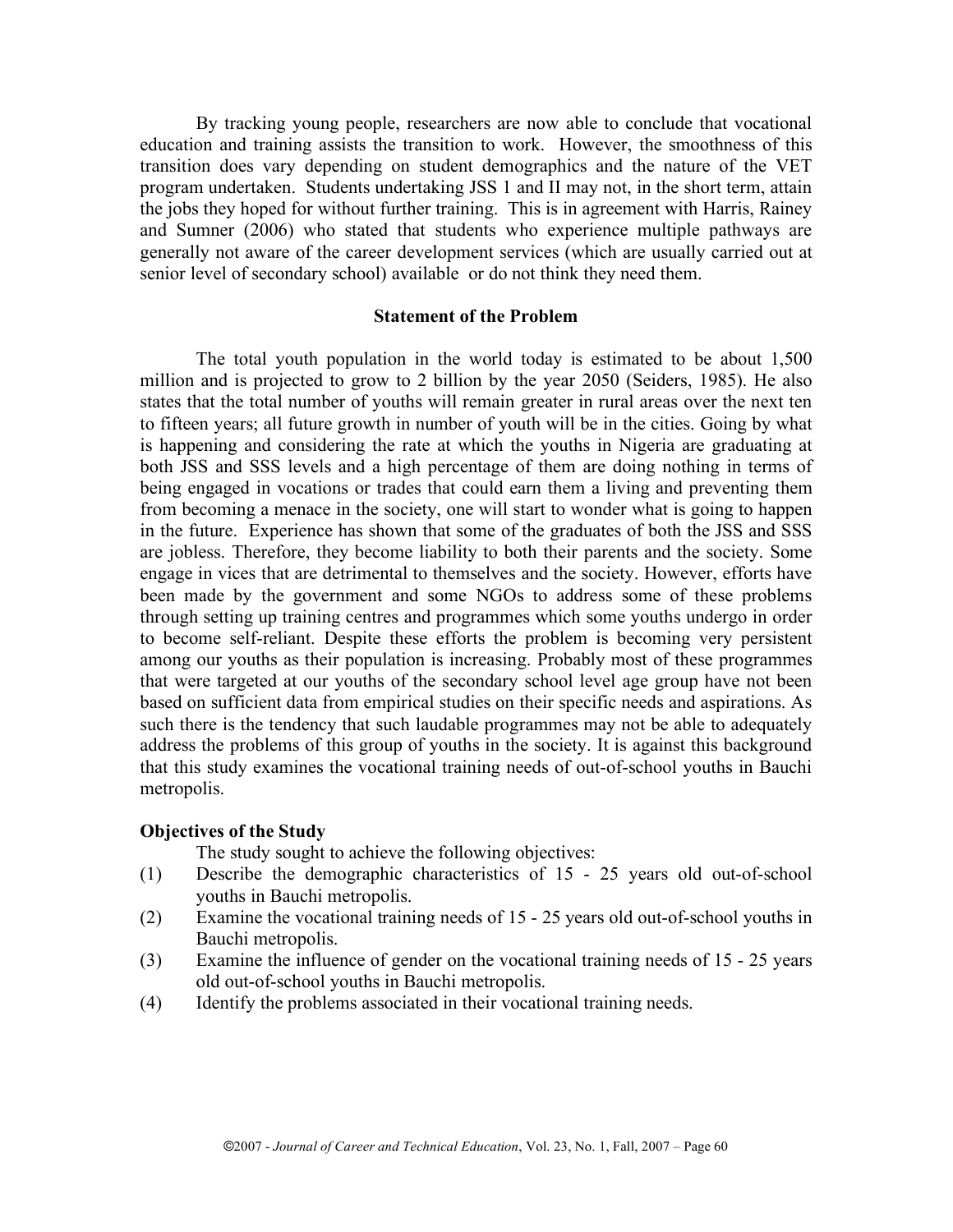## **Research Questions**

The following research questions were investigated:

- (1) What are the demographic characteristics of the 15 25 years old out-of-school youths in Bauchi Metropolis?
- (2) What are the vocational training needs of 15 25 years old out-of-school youths in BauchiMetropolis?
- (3) How does gender influences the vocational training needs of 15 25 years old out-of-school youths in Bauchi Metropolis?
- (4) What are the problems associated with the vocational training needs of 15 25 years old out-of-school youths in Bauchi Metropolis?

## **Research Methodology**

## **Research Design**

The study is a survey research. A survey research is a research that employs the study of large and small population by selecting and studying sample chosen from the population to discover the relative incidence, which by impact can easily serve as a forecaster and predictor (Olaitan, Ali, Eyoh and Sowande, 2000). In this study, the vocational training needs of 15-25 years old out-of-school youths were examined and described.

## **Area of the Study**

The area of the study was Bauchi Metropolis in Bauchi State of Nigeria. Bauchi Metropolis been the capital of Bauchi State Nigeria is located at  $10^{\circ}19'N$ ,  $9^{\circ}50'E$  with a population of 316,173 (2004). The city lies on the Port Harcourt – Maiduguri railway line. Bauchi metropolis consists of eight administrative wards (units). These are: Hardo Ward, Dan'iya Ward, Makama Sarkin Baki 1 Ward, Makama Sarkin Baki 2 Ward, Majidadi A Ward, Majidadi B Ward, Dawaki Ward, and Dankade Ward respectively.

# **Population**

The population of the study comprises of all 15-25 years old out-of-school youths in Bauchi Metropolis of Bauchi State.

# **Sample and Sampling Technique**

A total of 128, 15-25 years old out-of-school youths in Bauchi Metropolis participated in the study. The study was aimed at describing the vocational training needs of 15 - 25 years old out-of-school youths in Bauchi Metropolis. Hence the need to employ a sampling method that would ensure a proper representation of the larger population of the out-of-school youths was necessary. In addition the study population frame did not exist; therefore, a cluster sampling method was employed. Cluster sampling involves first selecting large grouping (e.g. wards or units) and then selecting the sample of the study (i.e. elements) from each grouping (Olaitan *et.al*., 2000). The eight administrative wards of the metropolis constitute the clusters. The parameters that were considered for the selection of the study sample were a youth must be within the age range of 15 - 25 years old and out-of-school. He or she must have possessed at least a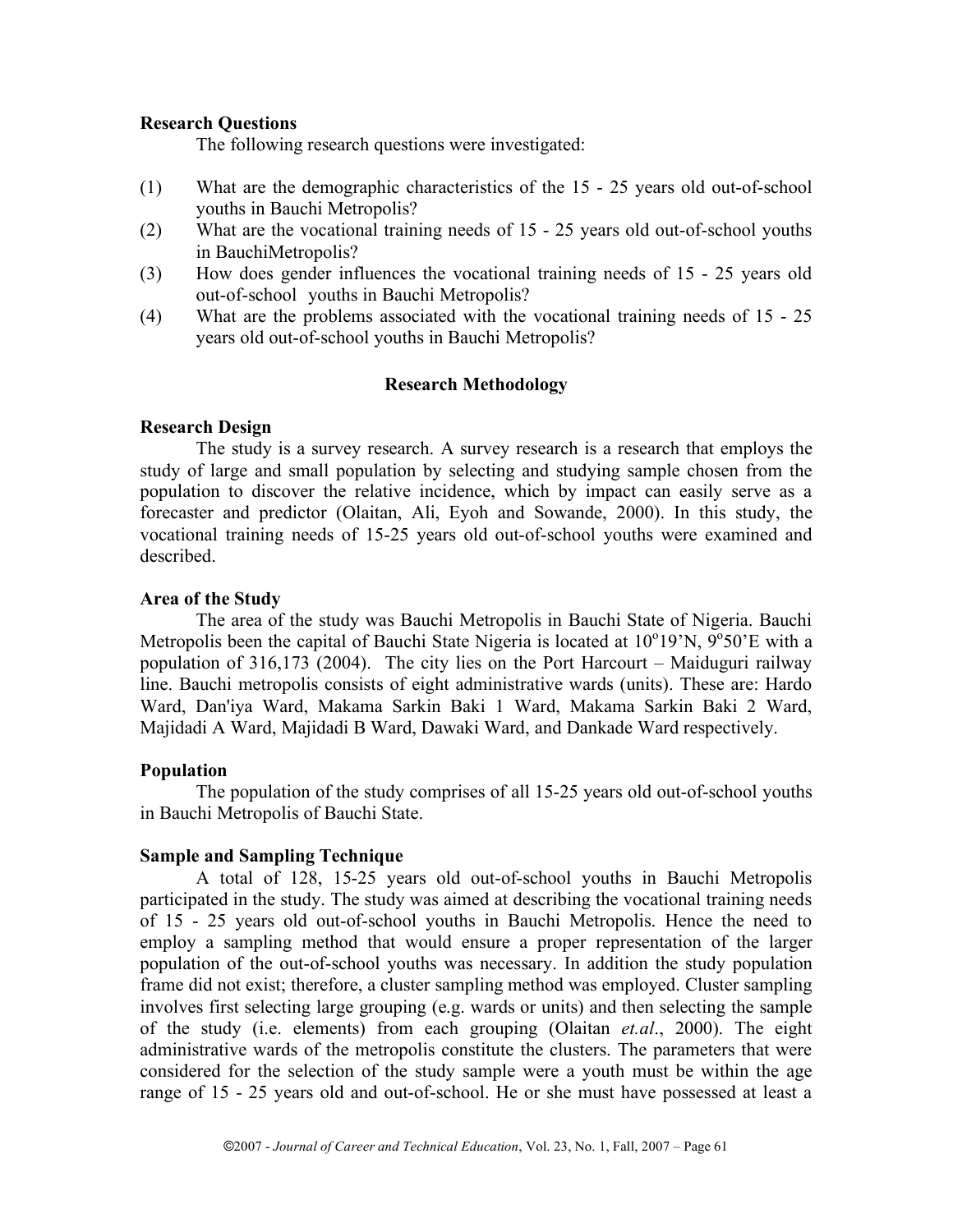minimum qualification of Junior Secondary School or Senior Secondary School Certificate. Using simple random sampling technique, a total of one hundred and twenty eight (128) 15 - 25 years old out-of-school youths were sampled from the eight clusters (wards).

# **Research Instrument**

For the purpose of this research, one instrument was developed and used by the researchers. That is a 16-item Vocational Training Needs Questionnaire (VNTQ). The VNTQ sought demographic information on the participants such as sex, age, address, marital status, educational status, employment status and agency where training was acquired, which describes the characteristics of the out-of-school youths. It also sought other information such as preferred vocational training needs and the problems usually faced when receiving training. The VNTQ was validated by experts from Vocational and Technology Education Programme at Abubakar Tafawa Balewa University, Bauchi, Nigeria.

# **Method of Data Analysis**

The data collected was analyzed using frequency and simple percentage to answer the research questions raised.

# **RESULTS AND INTERPRETATION**

*Research Question One*

*What are the Demographic Characteristics of the Out-of-School Youths in Bauchi Metropolis?*

**Table 1: Frequencies and Percentages of Demographic Characteristics of 15 - 25 Years Old Out of-School Youths in Bauchi Metropolis (n = 128)**

|                                | <b>DEMOGRAPHIC CHARACTERISTICS</b> | <b>FREQUENCY</b> | <b>PERCENTAGE</b> |  |  |  |
|--------------------------------|------------------------------------|------------------|-------------------|--|--|--|
| A. Gender                      |                                    |                  |                   |  |  |  |
| (i)                            | Male                               | 79               | 61.79             |  |  |  |
| (i)                            | Female                             | 49               | 38.21             |  |  |  |
| В.                             | <b>Age Range</b>                   |                  |                   |  |  |  |
| (i)                            | $15 - 20$ Years                    | 80               | 62.5              |  |  |  |
| (ii)                           | $20 - 25$ Years                    | 48               | 37.5              |  |  |  |
| C.                             | <b>Marital Status</b>              |                  | 75.78             |  |  |  |
| $\left( i\right)$              | Single                             | 97               | 17.19             |  |  |  |
| (ii)                           | Married                            | 22               | 4.69              |  |  |  |
| (iii)                          | Divorced                           | 6                | 2.34              |  |  |  |
| (iv)                           | Widowed                            | 3                |                   |  |  |  |
| D.                             | <b>Educational Status</b>          |                  |                   |  |  |  |
| (1)                            | <b>Attended JSS</b>                | 41               | 32.03             |  |  |  |
| (ii)                           | <b>Attended SSS</b>                | 87               | 67.97             |  |  |  |
| Ε.<br><b>Employment Status</b> |                                    |                  |                   |  |  |  |
| (i)                            | Trained and Employed               | 20               | 15.63             |  |  |  |
| (ii)                           | Trained and Unemployed             | 27               | 21.09             |  |  |  |
| (iii)                          | Untrained and Unemployed           | 81               | 63.28             |  |  |  |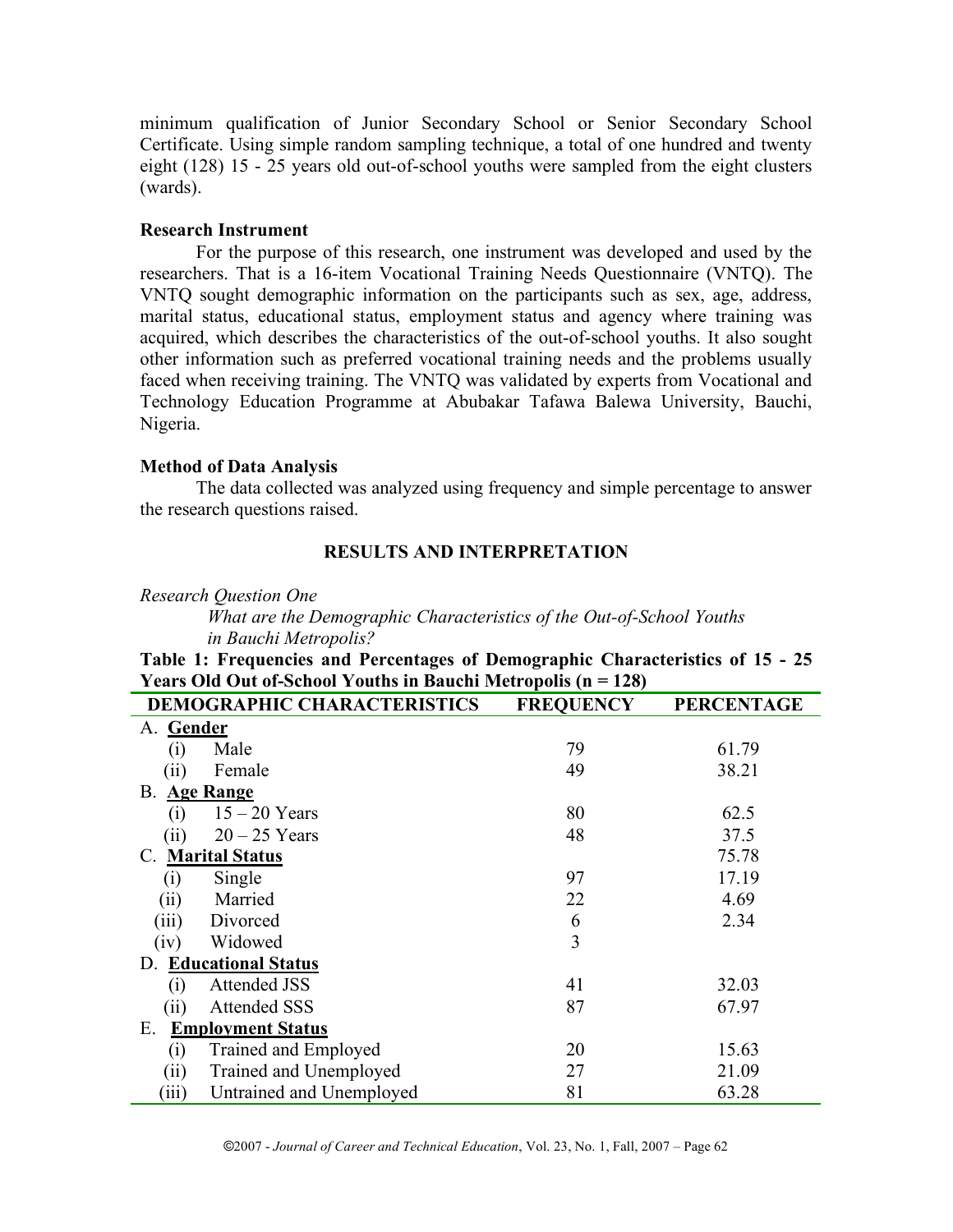Table 1 shows that 61.79% and 38.21 % of the respondents were male and female respectively, 62.5% and 37.5% of the respondents were in the age group of 15 - 20 and 20 - 25 years old. The percentages of single, married, divorced and widowed respondents were 75.78%, 17.19%, 4.69% and 2.34% respectively. 32.03% of the respondents attended Junior Secondary School, while 67.97% of the respondents attended Senior Secondary School. 15.63% of the respondents were trained and employed, 21.09% were trained and unemployed and 63.28% were untrained and unemployed.

### *Research Question Two*

*What are the Preferred Vocational Training Needs of 15 - 25 Years old Out-of-School Youths in Bauchi Metropolis?*

**Table 2: Frequencies, Percentages and Ranking of Preferred Vocational Training Needs of 15 - 25 Years old Out-of-School Youths in Bauchi Metropolis (n = 128)**

| S/NO.          | <b>VOCATIONAL TRAINING AREA</b>                | <b>FREQUENCY</b>        | <b>PERCENTAGE</b> | <b>RANK</b>                                       |
|----------------|------------------------------------------------|-------------------------|-------------------|---------------------------------------------------|
| 1.             | <b>Computer Maintenance and Operation</b>      | 24                      | 18.75             | $1^{\overline{st}}$                               |
|                | Work                                           |                         |                   |                                                   |
| 2.             | Tailoring                                      | 12                      | 9.38              | 2 <sup>nd</sup>                                   |
| 3 <sub>1</sub> | <b>Electrical Installation and Maintenance</b> | 11                      | 8.59              | $3^{\text{rd}}$                                   |
|                | work                                           |                         |                   |                                                   |
| 4.             | <b>Furniture Making</b>                        | 8                       | 6.25              | 4 <sup>th</sup>                                   |
| 5.             | <b>Further Education</b>                       | $\overline{7}$          | 5.47              | 5 <sup>th</sup>                                   |
| 6.             | Hair Dresser/Barbing                           | 6                       | 4.69              | $6^{\text{th}}$                                   |
| 7.             | Carpentry and Joinery                          | 5                       | 3.91              | 7 <sup>th</sup>                                   |
| 8.             | Bricklaying and Concrete work (Mason           | $\overline{4}$          | 3.13              | 8 <sup>th</sup>                                   |
|                | work)                                          |                         |                   |                                                   |
| 9.             | Wood Machining Operation                       | 4                       | 3.13              | $\zeta$ $\zeta$                                   |
| 10.            | Graphics Art (Artist)                          | $\overline{4}$          | 3.13              | $\zeta$ $\zeta$                                   |
| 11.            | Football Playing                               | $\overline{4}$          | 3.13              | cc                                                |
| 12.            | <b>Catering Services</b>                       | $\overline{3}$          | 2.34              | 9 <sup>th</sup>                                   |
| 13.            | Photograph and Video Coverage                  | $\overline{\mathbf{3}}$ | 2.34              | $\boldsymbol{\varsigma}$ $\boldsymbol{\varsigma}$ |
| 14.            | Dyeing and Bleaching                           | $\overline{3}$          | 2.34              | $\zeta$ $\zeta$                                   |
| 15.            | Office Assistant                               | $\overline{\mathbf{3}}$ | 2.34              | $\zeta$ $\zeta$                                   |
| 16.            | Knitting                                       | $\overline{3}$          | 2.34              | $\zeta$ $\zeta$                                   |
| 17.            | Radio, Television and Appliances               | $\overline{2}$          | 1.56              | $10^{\rm th}$                                     |
|                | Repairs                                        |                         |                   |                                                   |
| 18.            | Plumbing and Pipe fitting                      |                         | 1.56              | $\zeta$ $\zeta$                                   |
| 19.            | Ceramic making                                 | $\frac{2}{2}$           | 1.56              | $\zeta$ $\zeta$                                   |
| 20.            | Book keeping                                   | $\overline{2}$          | 1.56              | $\zeta$ $\zeta$                                   |
| 21.            | Achaba (Commercial Motorcycling                | $\overline{2}$          | 1.56              | $\zeta$ $\zeta$                                   |
|                | Services)                                      |                         |                   |                                                   |
| 22.            | VCD Dubbing and Rental Services                | $\overline{2}$          | 1.56              | $\boldsymbol{\varsigma}$ $\boldsymbol{\varsigma}$ |
| 23.            | Poultry farming                                | $\overline{c}$          | 1.56              | cc                                                |
| 24.            | Automotive Trade                               | $\overline{c}$          | 1.56              | cc                                                |
| 25.            | Trading                                        | $\overline{2}$          | 1.56              | $\zeta$ $\zeta$                                   |
| 26.            | Textile trade                                  | $\mathbf{1}$            | 0.78              | $11^{\rm th}$                                     |
| 27.            | <b>Typing or Data Processing</b>               | $\mathbf{1}$            | 0.78              | $\zeta\,\zeta$                                    |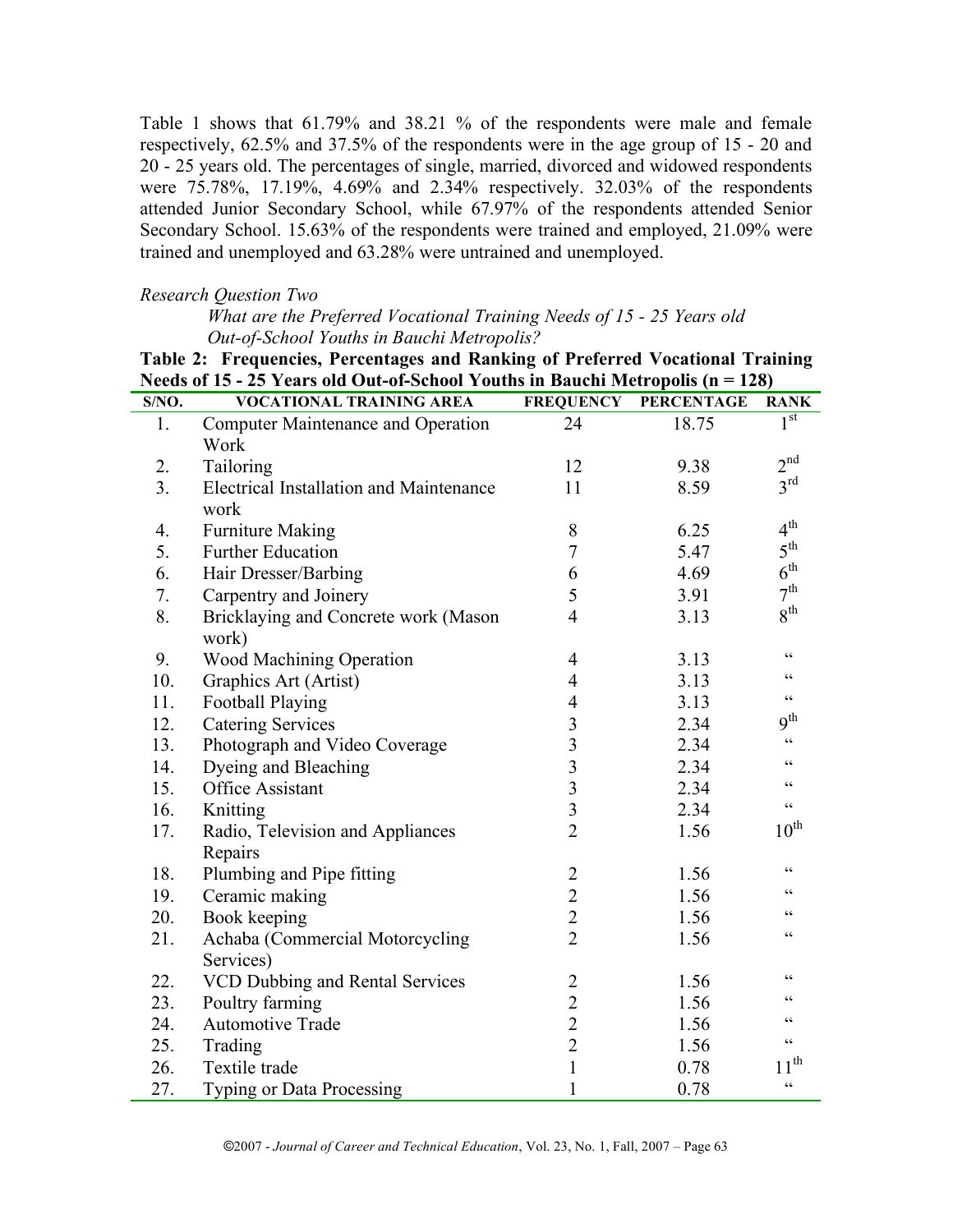| 28. | Store keeping                       | 0.78 | cc         |
|-----|-------------------------------------|------|------------|
| 29. | <b>Yoghurt and Ice Cream Making</b> | 0.78 | cc         |
| 30. | Bakery making                       | 0.78 | cc         |
| 31. | Animal Rearing                      | 0.78 | cc         |
| 32. | <b>Black marketing</b>              |      | $12^{th}$  |
| 33. | <b>GSM Telephone Services</b>       |      | cc         |
| 34. | Shoe making                         |      | $\epsilon$ |
| 35. | Blacksmithing                       |      | cc         |
| 36. | Horticulture and Gardening Services |      | cc         |
| 37. | Soap making                         |      | cc         |
| 38. | Lotion and Cream making             |      | $\epsilon$ |

Table 2, presents the frequencies, percentages and ranking of the responses of the respondents when requested to identify a vocational training area in which they are interested in pursuing from a list of options provided. The youths chose Computer Maintenance and Operation Works (18.75%), followed by Tailoring (9.38%), then Electrical Installation and Maintenance work (8.59%), Furniture Making (6.25%), Further Education (5.47%), Hair Dresser/Barbing (4.69%), and Carpentry and Joinery (3.91 %). Other training needs options attracted percentages from 3.13% and below, indicating that they were not very popular among the youth.

# *Research Question Three*

*How does Gender Influences the Vocational Training Needs of 15 - 25 Years Old Out-of-School Youths in Bauchi Metropolis?*

**Table 3: Frequencies and Percentages of Influence of Gender on Vocational Training Needs of 15 - 25 years Old Out-of-School Youths in Bauchi Metropolis (n = 128)**

| S/NO. | VOCATIONAL TRAINING AREA                | <b>MALE</b> |               | <b>FEMALE</b> |                  |  |
|-------|-----------------------------------------|-------------|---------------|---------------|------------------|--|
|       |                                         | <b>FREQ</b> | $\frac{0}{0}$ | <b>FREQ</b>   | $\frac{6}{9}$    |  |
|       | <b>Vocations Dominated by Male</b>      |             |               |               |                  |  |
| 1.    | Computer Maintenance and Operation work | 14          | 10.94         | 10            | 7.81             |  |
| 2.    | <b>Tailoring</b>                        | 8           | 6.25          | 4             | 3.13             |  |
| 3.    | Electrical Installation and Maintenance |             | 5.47          | 4             | 3.13             |  |
| 4.    | Work                                    |             | 3.91          | 3             | 2.34             |  |
| 5.    | <b>Furniture Making</b>                 |             | 3.91          | 2             | 1.56             |  |
| 6.    | <b>Further Education</b>                | 4           | 3.13          |               | 0.78             |  |
| 7.    | Carpentry and Joinery                   | 4           | 3.13          | $\theta$      | $\theta$         |  |
| 8.    | Wood Machining Operator                 | 4           | 3.13          | $\theta$      | $\theta$         |  |
| 9.    | Graphics Art (Artist)                   | 3           | 2.34          |               | 0.78             |  |
| 10.   | Football Playing                        | 2           | 1.56          |               | 0.78             |  |
| 11.   | <b>Catering Services</b>                | 2           | 1.56          |               | 0.78             |  |
| 12.   | Photograph and Video Coverage           | 2           | 1.56          |               | 0.78             |  |
| 13.   | <b>Office Assistant</b>                 | 2           | 1.56          |               | 0                |  |
| 14.   | Plumbing and Pipe Fitting               | 2           | 1.56          | 0             | 0                |  |
| 15.   | Achaba (Commercial Motorcycling         |             | 1.56          | 0             | 0                |  |
| 16.   | Services)                               | 2           | 1.56          | 0             | $\boldsymbol{0}$ |  |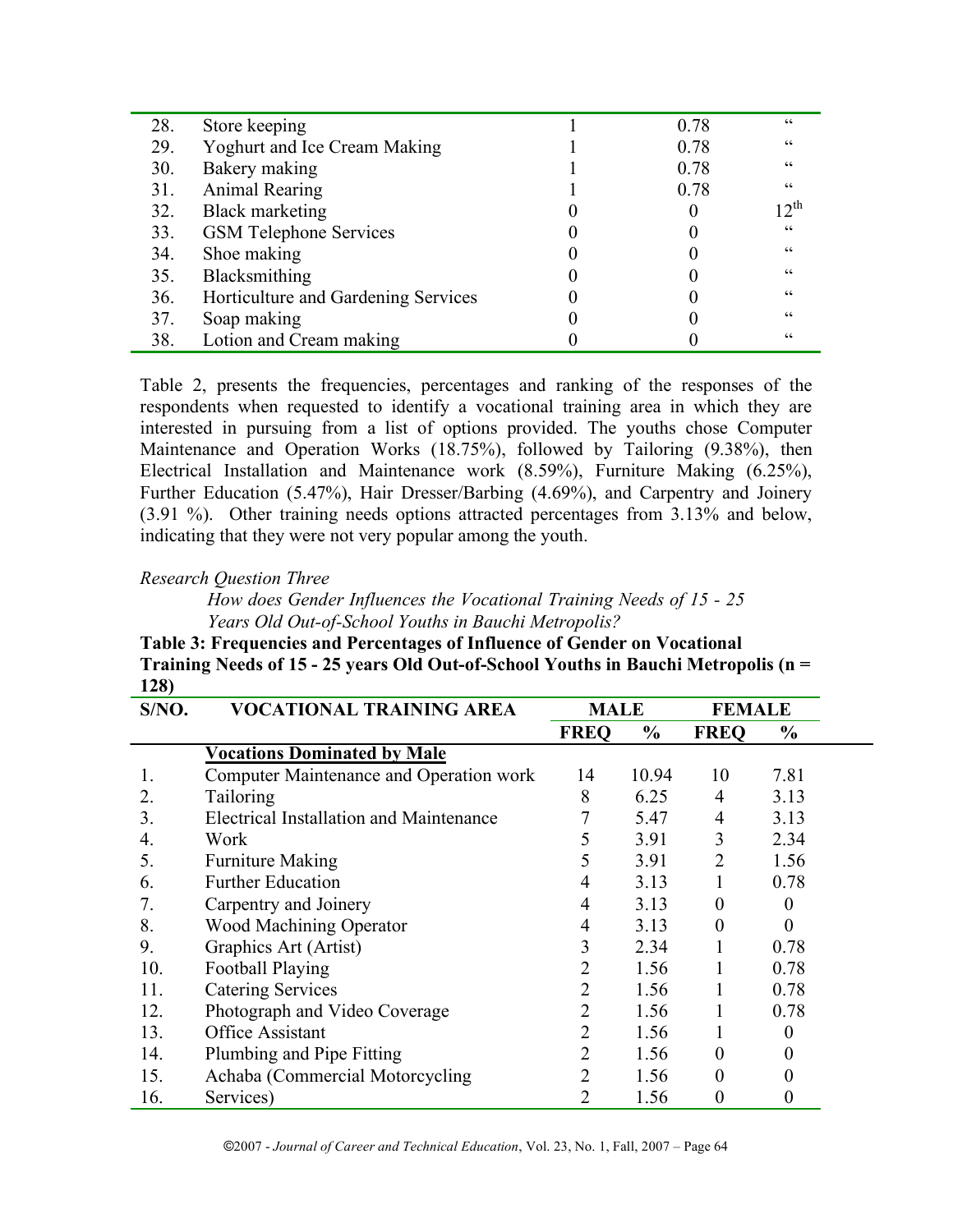| 17.              | <b>Automotive Trade</b>                   |                         | 0.78                    | $\mathbf{0}$     | $\boldsymbol{0}$ |  |
|------------------|-------------------------------------------|-------------------------|-------------------------|------------------|------------------|--|
| 18.              | Trading                                   |                         | 0.78                    | $\overline{0}$   | $\overline{0}$   |  |
| 19.              | <b>Textile Trade</b>                      | 1                       | 0.78                    | $\overline{0}$   | $\theta$         |  |
|                  | <b>Store Keeping</b>                      |                         |                         |                  |                  |  |
|                  | Yoghurt and Ice Cream Making              |                         |                         |                  |                  |  |
|                  | <b>SUB-TOTAL</b>                          | $\overline{71}$         | 55.47                   | $\overline{28}$  | 21.88            |  |
|                  | <b>Vocations Dominated by Females</b>     |                         |                         |                  |                  |  |
| 1.               | Hair Dresser/barbing                      | $\boldsymbol{0}$        | $\boldsymbol{0}$        | 6                | 4.69             |  |
| 2.               | Dyeing and Bleaching                      | $\theta$                | $\boldsymbol{0}$        | 3                | 2.34             |  |
| 3.               | Knitting                                  | 0                       | $\theta$                | $\overline{3}$   | 2.34             |  |
| $\overline{4}$ . | <b>Typing or Data Processing</b>          | 0                       | $\theta$                | 1                | 0.78             |  |
| 5.               | <b>Bakery Making</b>                      | $\overline{0}$          | $\overline{0}$          |                  | 0.78             |  |
| 6.               | <b>Animal Rearing</b>                     | $\overline{0}$          | $\boldsymbol{0}$        | 1                | 0.78             |  |
|                  | <b>SUB-TOTAL</b>                          | $\overline{\mathbf{0}}$ | $\overline{\mathbf{0}}$ | $\overline{15}$  | 11.72            |  |
|                  | <b>Equal Domination by Sexes</b>          |                         |                         |                  |                  |  |
| 1.               | Bricklaying and Concrete Work (Mason)     | $\overline{2}$          | 1.56                    | $\overline{2}$   | 1.56             |  |
| 2.               | Radio, Television and Appliances Repairs  | 1                       | 0.78                    | $\mathbf{1}$     | 0.78             |  |
| 3.               | Ceramic Making                            |                         | 0.78                    | 1                | 0.78             |  |
| 4.               | <b>Book Keeping</b>                       |                         | 0.78                    | 1                | 0.78             |  |
| 5.               | <b>VCD Dubbing and Rental Services</b>    |                         | 0.78                    | 1                | 0.78             |  |
| 6.               | <b>Poultry Farming</b>                    |                         | 0.78                    |                  | 0.78             |  |
|                  | <b>SUB-TOTAL</b>                          | $\overline{7}$          | $\overline{5.47}$       | $\overline{7}$   | 5.47             |  |
|                  | <b>Vocations not Chosen by both Sexes</b> |                         |                         |                  |                  |  |
| 1.               | <b>Black marketing</b>                    | $\theta$                | $\boldsymbol{0}$        | $\overline{0}$   | $\boldsymbol{0}$ |  |
| 2.               | <b>GSM Telephone Services</b>             | $\theta$                | $\overline{0}$          | $\theta$         | $\overline{0}$   |  |
| 3.               | Shoe Making                               | $\mathbf{0}$            | $\theta$                | $\overline{0}$   | 0                |  |
| 4.               | Blacksmithing                             | 0                       | $\theta$                | $\overline{0}$   | 0                |  |
| 5.               | Horticulture and Gardening Services       | 0                       | $\boldsymbol{0}$        | $\boldsymbol{0}$ | 0                |  |
| 6.               | Soap Making                               | $\overline{0}$          | $\boldsymbol{0}$        | $\theta$         | $\boldsymbol{0}$ |  |
| 7.               | Lotion and Cream making                   | $\boldsymbol{0}$        | $\boldsymbol{0}$        | $\boldsymbol{0}$ | $\boldsymbol{0}$ |  |
|                  | <b>SUB-TOTAL</b>                          | $\overline{\mathbf{0}}$ | $\overline{\mathbf{0}}$ | $\boldsymbol{0}$ | $\bf{0}$         |  |
|                  | <b>TOTAL</b>                              | 78                      | 60.94                   | 50               | 39.06            |  |

In Table 3, 50% of the vocations were preferred by males only, while 15.79% of the vocations were preferred by females only. Also 15.79% of the vocations were preferred by both sexes and 18.42% of the vocations were not chosen by both sexes.

*Research Question Four*

*What are the Problems Associated with the Vocational Training Needs of 15 - 25 Years old Out-of-School Youths in Bauchi Metropolis?*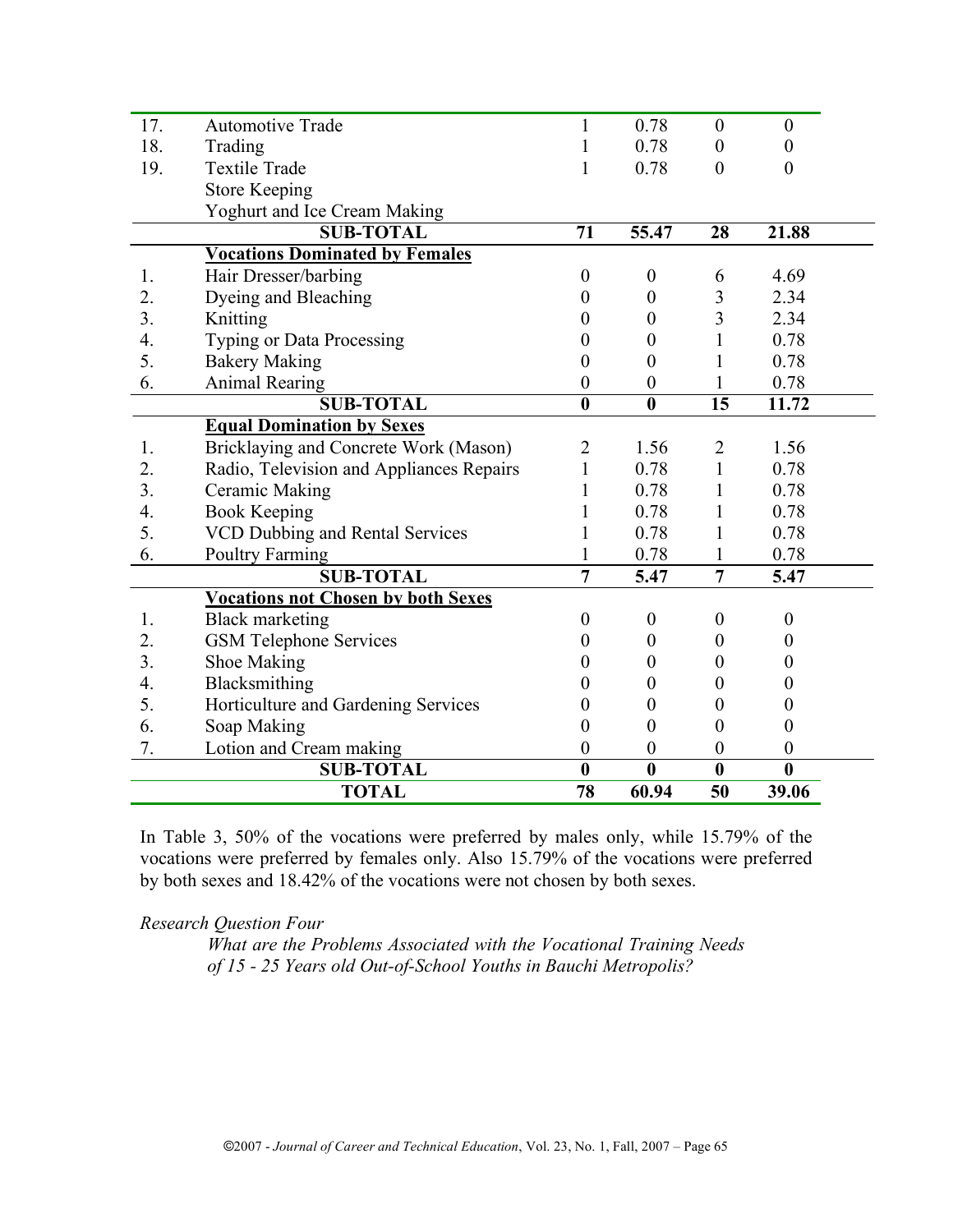| S/NO. | <b>PROBLEMS FACED</b>                  | <b>FREQUENCY</b> | <b>PERCENTAGE</b> |
|-------|----------------------------------------|------------------|-------------------|
|       | Lack of Career Guidance                | 53               | 41.41             |
| 2.    | Lack of Moral Support                  | 45               | 35.16             |
| 3.    | Abuse by the Adults                    | 33               | 25.78             |
| 4.    | Low Income Earning                     | 27               | 21.09             |
| 5.    | Lack of Financial Support              | 24               | 18.75             |
| 6.    | Lack of Involvement in Decision        | 22               | 17.19             |
|       | Making                                 |                  |                   |
| 7.    | Hunger                                 | 21               | 16.41             |
| 8.    | Lack of Employment Security            | 20               | 15.63             |
| 9.    | <b>Lack of Recreational Facilities</b> | 13               | 10.16             |
| 10.   | Lack of Health Education               | 8                | 6.25              |
| 11.   | Hazard                                 |                  | 5.47              |
| 12.   | Lack of Legal Support                  |                  | 4.69              |

**Table 4: Frequencies and Percentages of Problems Associated with Vocational Training Needs of 15 - 25 Years old Out-of-School Youths in Bauchi Metropolis (n = 128)**

According to Table 4, the youths had agreed that the major problems associated with their vocational training needs as implied by their percentage response were Lack of Career Guidance (41.41 %), Lack of Moral Support (35.16%), Abuse by the Adults (25.78%), Low Income Earning (21.09%). Others may not be considered as major problems because their percentage responses were below 20%.

#### **DISCUSSION AND CONCLUSION**

Table 1 presents the results of demographic characteristics of 15 - 25 years old out-of-school youths in Bauchi Metropolis. The results indicate higher percentage of male (61.79%) respondent than female (38.21 %) respondents. The low percentage of female respondents could partly be attributed to the low enrolment of females in school in the area of the study. Also the percentage of respondents with age range of 15 - 20 years old was greater than those of 20-25 years old. This may be due to the range of year a student was expected to graduate from either junior or senior secondary school. Because according to NPE revised (2004), it is expected that a child is to be enrolled into primary school when he attained 6 years, that is to say it is expected that by 15 or 18 years, a child must have graduated from either junior or senior secondary school. The results also shows that marital status of most (75.78%) of the respondents are single. This might be due to the nature of environment of the study. Because nowadays parents only give out their son/daughter to marriage when the bride is engage vocationally, that is having a reliable job. Also the educational status from the results shows that most (67.97%) of the respondents attended senior secondary school. This might be attributed to the number of secondary schools that exists in the area of the study, because out of the 22 secondary schools existing in the area, only two terminate at junior secondary school level. The results also shows that most (63.28%) of the respondents are untrained and unemployed. This might be as a result of lack of knowledge of reading, writing and arithmetic ability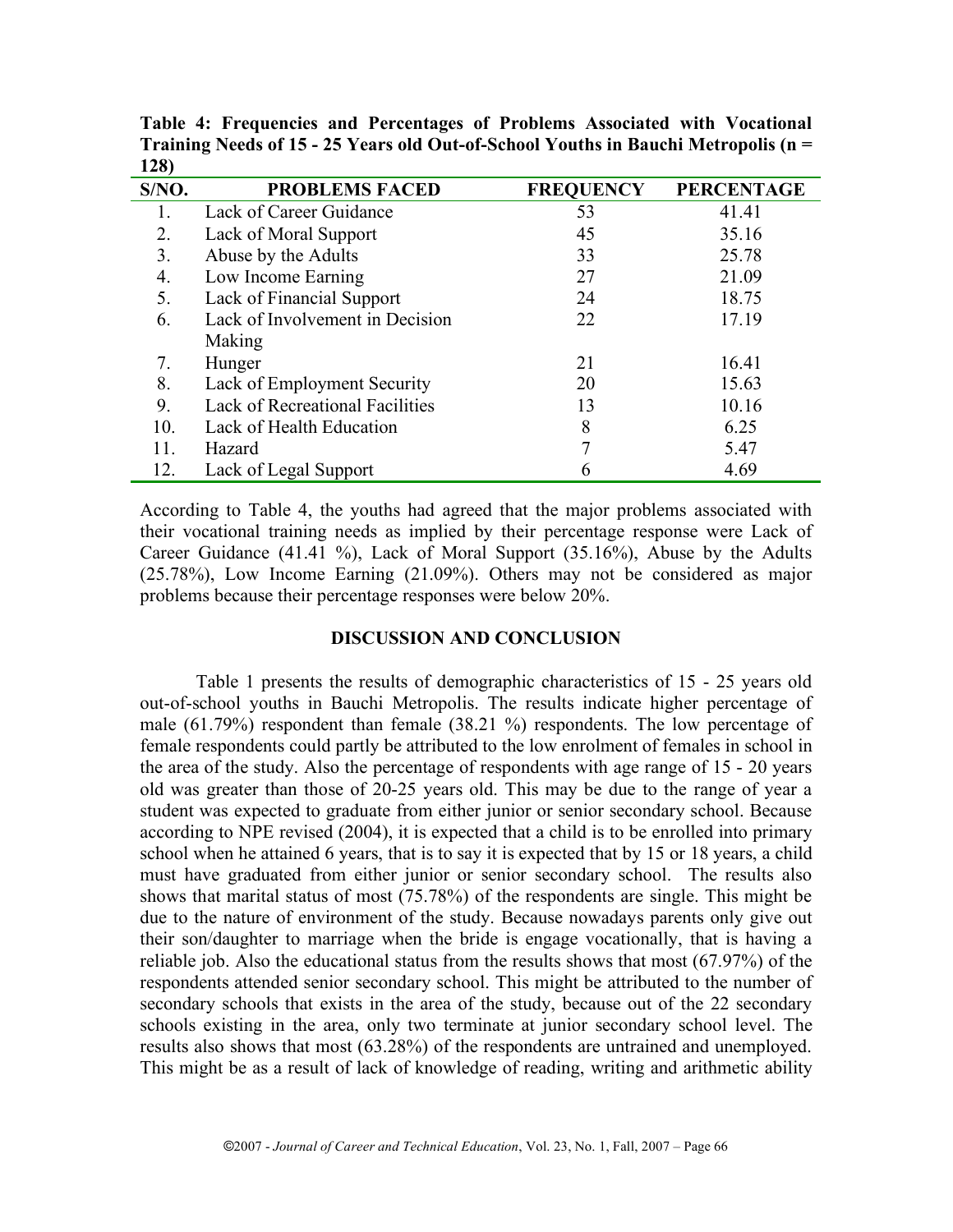due to lack of foundation from the scratch. Because Okoro (1993) attributed that vocational education builds on a foundation of good general education.

Table 2 present the results of Preferred Vocational Training Needs of 15 - 25 years old out-of- school youths in Bauchi Metropolis. The results indicate a relatively high percentage of the participants selecting Computer Maintenance and Operation Work (18.75%). The high percentage observed with this vocation can be attributed to the obvious fact that computer operation and manipulation covers all facets of life, be it social, political, economical, religious, etc. That is to say for any organization or individual that wants to achieve maximum output; it must have to incorporate the use of computer. This is further supported by Chimezie (2003) who argues that "if we are to reap the benefits of science, driven industries, we must develop a computer literate society". Considering this statement, it has become very imperative for all concern to foster computer literacy in all facets of our life today. And this will best be achieved through a sound educational system that takes care of the needs of all citizens. Galadima (2003) acknowledged that "education is the prime creator and conveyor of knowledge in any facet. Tailoring (9.38%) was observed to be the next preferred vocational training needs after Computer Maintenance and Operation Work. This preference could be attributed to the fact that tailoring is a vocation that has been in existence for long and will continue to exist because of the continuous demand for services been rendered by this vocation. That is to say any human being who is sane, he/she must wear dresses, which are usually sown by tailors. Okoro (2003) report that our people have acquired invaluable entrepreneurial skills in tailoring and have in fact taken over this business with resounding success and remarkable ease due to its importance. He further reiterated that nowadays some of the garments sewn locally in Nigeria competes favourably with those sown in Europe and Asia. However, the preferred vocational training need next to tailoring was Electrical Installation and Maintenance Work (8.59%). This observed relatively high percentage could partly be attributed to the technological development we have been experiencing because of the way local craft and manual operation workable materials are always turned to be used electronically. For example, grinding stone, boiling pot, manual typewriter, etc are now been converted to be used electronically. And again there has been an influx of many different types of electronic appliances because of the high demand. Furniture Making (6.25%) was the next preferred vocation that followed Electrical Installation and Maintenance. The observed percentage could partly be attributed to the change in life styles and the relatively improved economic standard of the society. The olden ways of furniture decorations in our midst have changed drastically, both in the rural or urban settings. There is also an increase in the demand for the modern furniture as a result of many marriages that are being contracted almost on weekly basis in the study area and also the raw materials for furniture making are readily available and affordable. Furniture Making was followed by Further Education (5.47%); this was the fifth in the hierarchy of the preferred vocations. This observed percentage might be unconnected with the problem of persistent poor performances of the youths in public examinations such as NECO and W AEC SSCE. Consistently over years less than 10% of the students who finished secondary school in the State proceed to higher institutions. The observed percentage could also be due to the menace of unemployment of skilled manpower and also the poor guidance and counseling services in the secondary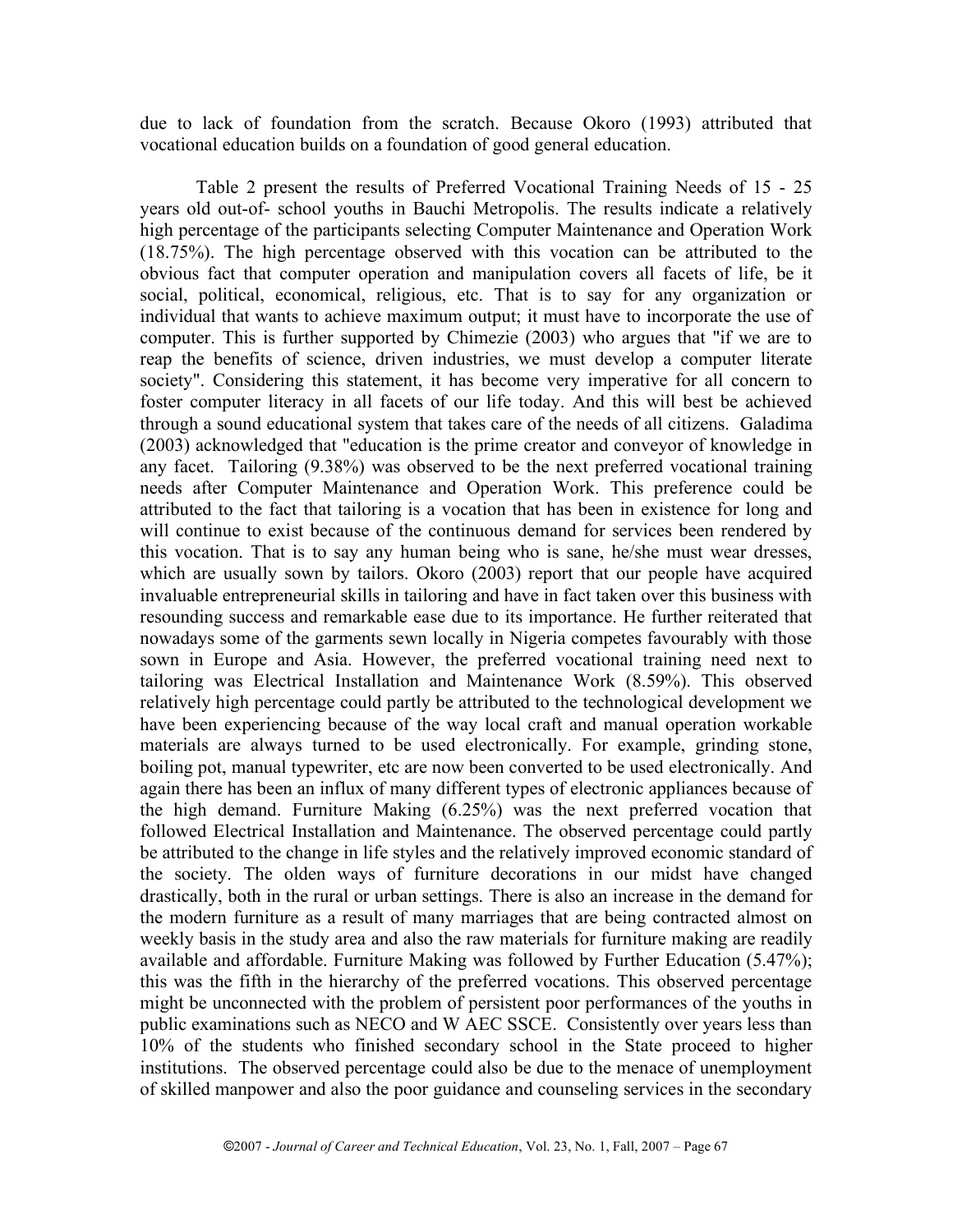schools. Even though, Akubudike (2003) had emphasized that guidance and counseling should be left for the school, because the schools are in better position to spot out students' talents and potentials skills that can be properly tapped. That is to say the youth are aware that opportunities for productive work are growing at a rate far beyond the capabilities of somebody that is educated. Hair Dresser/Barbing (4.69%) was next after Further Education. The observed percentage response could be attributed to the demand for such services as a result of the change in the life style of members of the society. And also the profit derived from such business. Carpentry and Joinery (3.91%) was next after Hair Dresser/Barbing. The observed percentage responses could be attributed to the growing demand for the services rendered by such vocation resulting from the sprang in building projects around.

Table 3 present the results of Influence of Gender on the Vocational Training Needs of  $15 - 25$  years old out-of-school youths in Bauchi Metropolis. The results showed that about half (50%) of the vocations were indicated by males only as need areas. These includes Computer Maintenance and Operation Works; Tailoring; Electrical Installation and Maintenance Work; Furniture Making; Further Education; Carpentry and Joinery; Wood Machining Operation; Graphic Art (Artist); Football Playing; Catering Services; Photograph and Video Coverage; Office Assistant; Plumbing and Pipe Fitting; Achaba; Automotive Trade; Trading; Textile Trade; Store Keeping; and Yoghurt and Ice Cream Making. This observed high percentage response could be attributed to the nature of vocations which are mostly male-oriented in the environment of the study. These are then followed by vocations indicated by females only as need areas. They include Hair Dresser/Barbing, Dyeing and Bleaching, Knitting, Typing or Data Processing, Bakery Making and Animal Rearing. This observed percentage can be attributed to the fact that these are female-oriented vocations in environment of the study. While the vocational need areas that attract equal response proportion by both sexes, include, Bricklaying and Concrete Work, Radio, Television and Appliances Repairs, Ceramic Making, Book Keeping, VCD Dubbing and Rental Services, and Poultry Farming. One interesting thing about this result was the equal response of both sexes in Bricklaying and Concrete Work, Radio, Television and Appliances Repairs which are usually regarded as male-oriented vocations in the area of the study. Vocational need areas that were not preferred by both sexes includes; Black Marketing; GSM Telephone Services; Shoe Making; Blacksmithing; Horticulture and Gardening Services; Soap Making; and Lotion and Cream Making.

Table 4 presents the results of Problems Associated with the Vocational Training Needs of 15 - 25 Years old Out-of-School Youths in Bauchi Metropolis. The results indicate a high percentage in Lack of Career Guidance (41.41 %). The high percentage observed with this problem could be attributed to the experience of most of the respondents during their secondary schools' where the guidance and counseling services are very inadequate. At the age between 15 and 25 years, it is widely believed that for someone to be self-reliant, he/she must be guided appropriately so that at the end, he/she will turn out to be productive to himself and the society at large. Akubudike (2003) has argued that proper guidance and counseling is needed to channel students' interest appropriately. Lack of Career Guidance was followed by Lack of Moral Support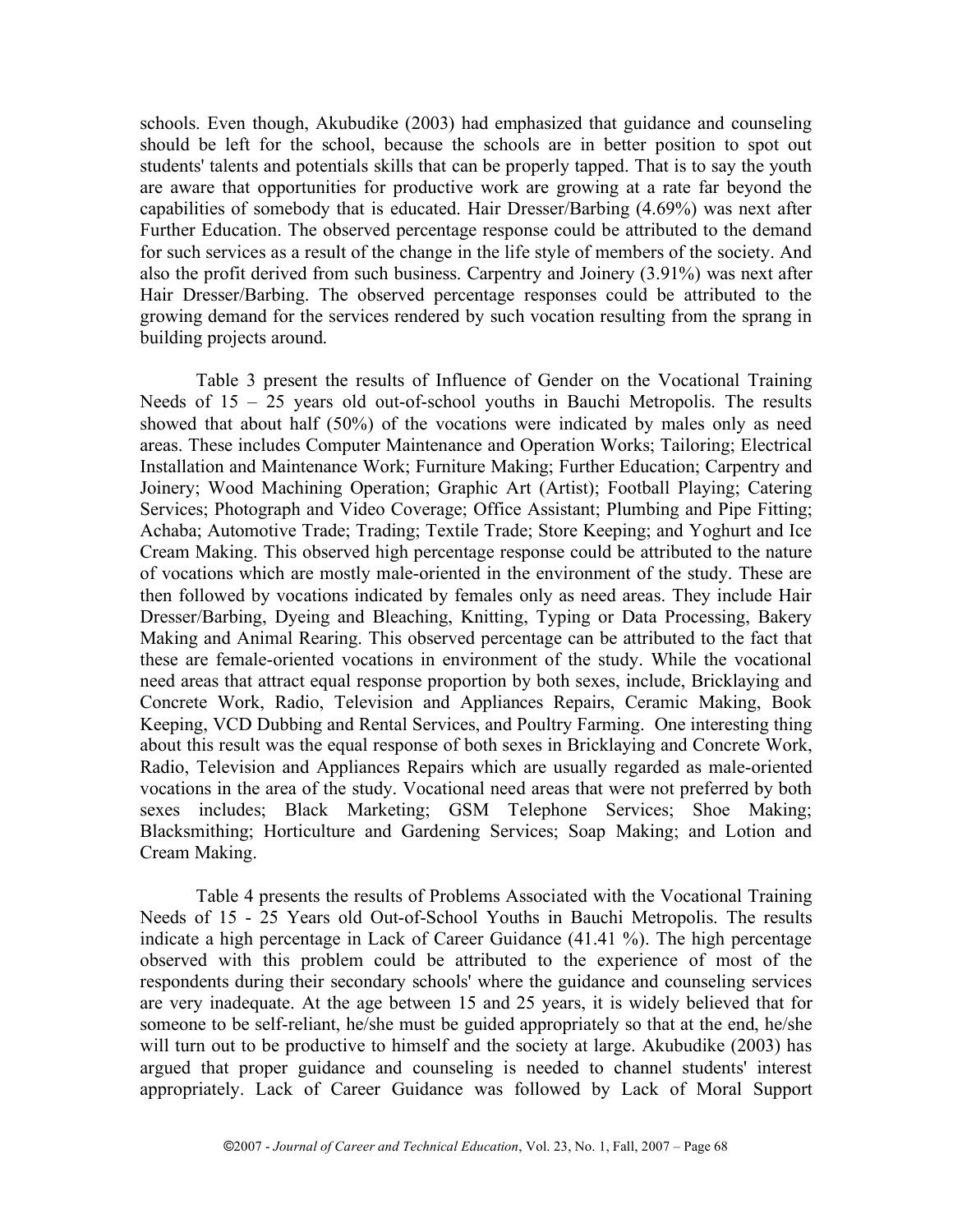(35.16%). This observed percentage response could be attributed to the non-challant attitude shown by some parents towards their children education, especially parents who lack formal education. For example, most of the parents do not care to check on their wards academic performance nor check on what they are really doing after graduation so that they can boost their moral or correct them where necessary. Lack of Moral Support was further followed by Abuse by Adults (25.78%). This observed percentage response can be attributed to the societal believe that for the younger ones to be of good character, they must show obedience to adults, especially their close relations, even when such obedience would be at their own disadvantage. Considering this situation critically, instead of this believe to yield any positive result, it usually turned out to be a measure problem that makes the younger ones sometimes to be running away from places where they are receiving training. At the end the situation turns out to be a problem to both the youth themselves and the society at large. Abuse by Adults was followed by Low Income Earning (21.09%). This observed percentage can be attributed to the lack of adequate intervention from the government in supplementing the trainees with an allowances to cushion their sufferings because for a trainer to train a trainee and also forfeit part of his profit to the trainee as income is always not possible in our society.

Based on the findings of the study, the following conclusions were made: (a) The youth were generally between the ages of 15 - 20 years, (b) Majority of the youths in the metropolis want to pursue careers in Computer Maintenance and Operation Works, (c) About half (19 out of 38) of the vocations considered were preferred by males only, (d) 15.79% (6 out of 38) of the vocations were preferred by females only, and (e) The youths face many problems with their vocational training needs. The major ones were Lack of Career Guidance, Lack of Moral Support and Abuse by Adults. Based on this therefore, it was recommended that Government, especially Bauchi State Government/Individuals (1) should provide vocational training programmes in Computer Maintenance and Operation Works for the 15 - 25 years old out-of-school youths in Bauchi Metropolis, (2) should encourage the establishment of youth clubs (e.g. Farming Club, Computer Literacy Club, etc.) and youth movements in the metropolis in order to serve as an eye opener for their future career opportunities, (3) should provide the necessary leadership, financial and other logistical support to the youths so that they can develop and manage self-sustaining enterprises that can create employment in the metropolis, (4) should provide a means of bridging the gap that exists between schools and industry in the State.

#### **REFERENCES**

- Abdullahi, J. M. (1993). Preservice Skill Needs for Increasing Employability of Technical College Graduates. Unpublished M.Sc Thesis, University of Nigeria, Nsukka.
- Akubudike, J. A. (2003). Achieving the Objectives of Entrepreneurship Education at Secondary School Level: The Problems and Prospects. Nigerian Journal of Curriculum Studies, 10(2), 331 - 334.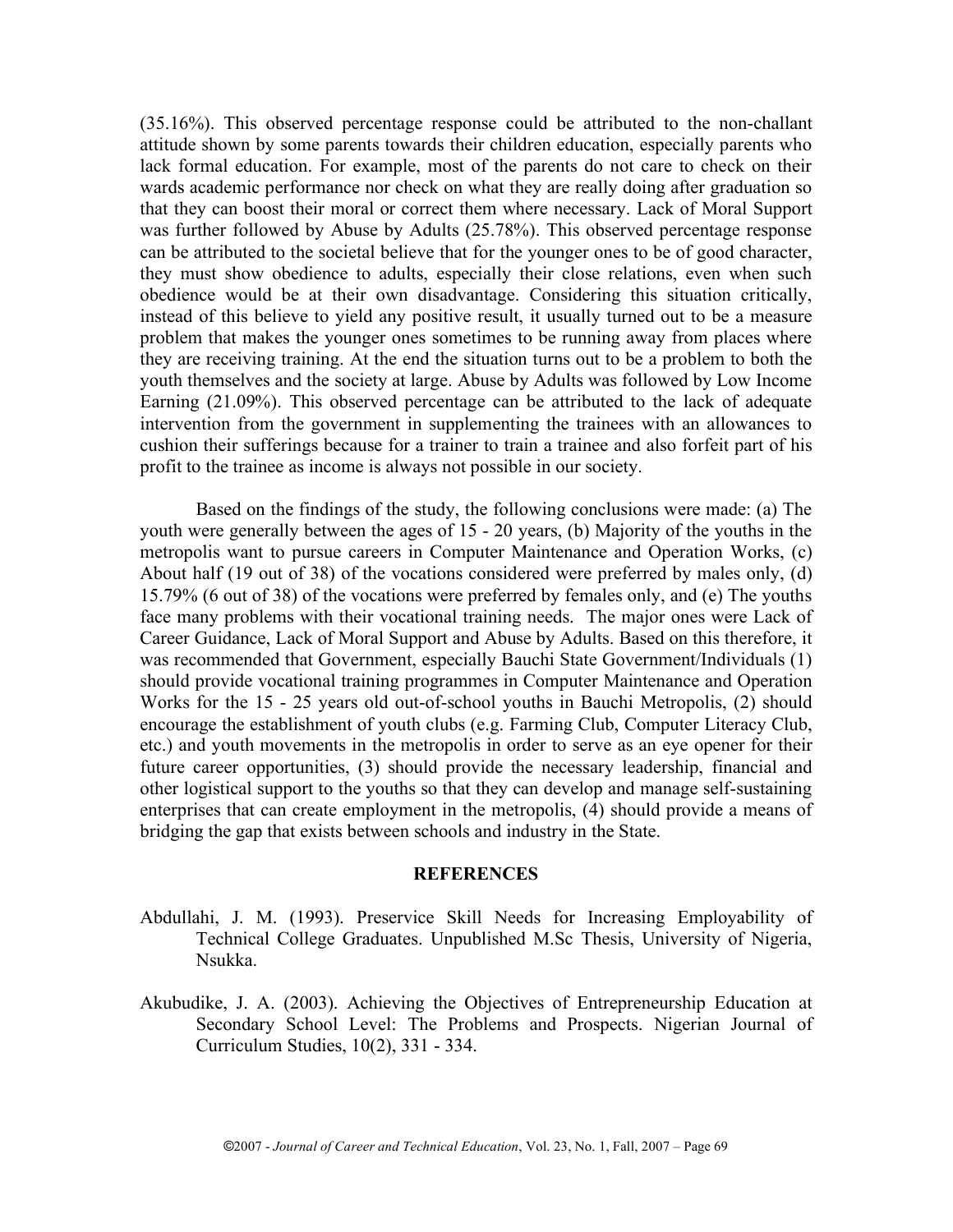- Anlezark, A., Karmel, T. and Ong, K. (2006). Have school vocational education and training programs been successful? Adelaide, NCVER.
- Carnevale, A. P.; Gainer, L. J.; and Meltzer, A. S. (1988). "Workplace Basics: The Skills Employers Want." ERIC Document Reproduction Service, No. ED 299462.
- Chimezie, O. S. (2003). Computerphobia in Higher Education: How to go About it. Nigerian Journal of Curriculum Studies, 10(2), 293 - 299.
- Galadima, 1. (2003). Disparity between Expected and Actual Outcomes in the Nigerian Educational System. Nigerian Journal of Curriculum Studies, 10(2), 457 - 460.
- Harris, R., Rainey, L. and Sumner, R. (2006). Crazy paving or stepping stones? Learning pathways within and between vocational education and training and higher education. Adelaide: NCVER.
- Hollenbeck, K. (1987). Employer Perception of Vocational Education in South Dakota: Findings and Recommendations. Columbus: The Ohio State University, ERIC Document Reproduction Service, No. ED 304547.
- Lamb, S. and Vickers, M. (2006). Variations in VET provisions across Australian schools and their effects on student outcomes, Research report 48, Australian Council for Educational Research, Melbourne.
- National Economic Empowerment and Development Strategy (2005). Abuja: National Planning Commission.
- National Policy on Education 4th Edition (2004). Lagos: Nigerian Educational Research and Development Council (NERDC). ""
- Obiefuna, C. A. (2003). The School-Industry Linkage: An Insight into the Technology Curriculum of the Nigerian Universities. Nigerian Journal of Curriculum Studies, 10(2), 255 - 258.
- Okoro, 1. F. (2003). Curriculum Diversification as a Basis for Entrepreneurship: For Economic Empowerment of the Young School Leavers. Nigerian Journal of Curriculum Studies, 10(2), 312 - 317.
- Okoro, O. M. (1993). Principles and Methods in Vocational and Technical Education. Nsukka: University Trust Publishers.
- Olaitan, S. O.; Ali, A.; Eyoh, E. O. and Sowande, K. G. (2000). Research Skills in Education and Social Sciences. Owerri: Cape Publishers International Limited.
- Oranu, R. N. (1990). The Appraisal of Youth Employment in a Depressed Economy: Emerging Policies and Programmes. Nigerian Vocation Journal, 3, 35 - 62.